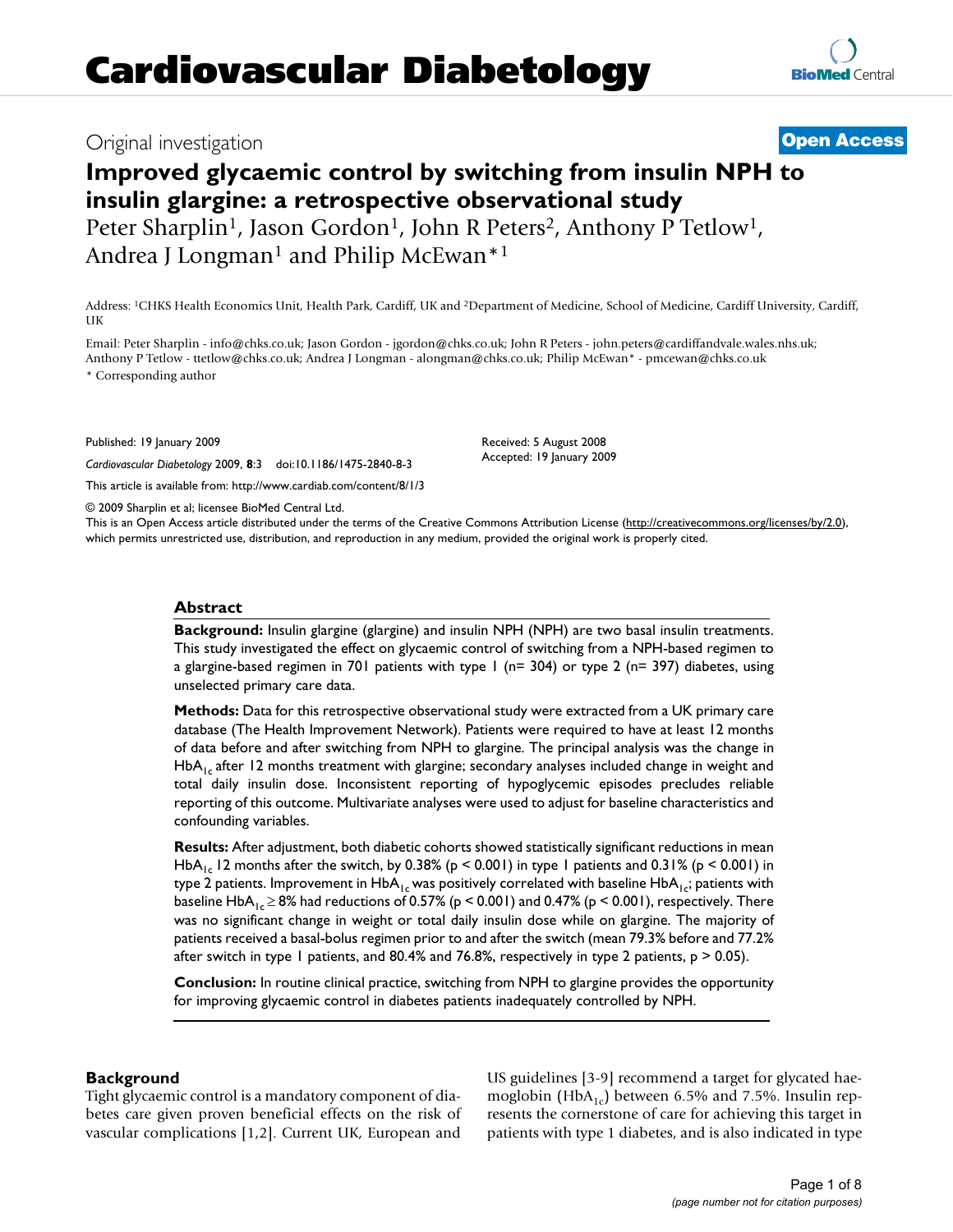2 diabetes patients with suboptimal glycaemic control despite increasingly aggressive therapy with oral antidiabetic drugs (OADs) in addition to lifestyle changes.

In clinical practice, concerns about the initiation of insulin therapy contribute to less than optimal glycaemic control. As well, titration of insulin so as to achieve accepted targets for  $HbA_{1c}$  while minimising the risk of hypoglycaemia and weight gain, may be problematic with conventional insulin regimens. The pharmacokinetic profile of short-acting basal insulins such as Neutral Protamine Hagedorn (NPH) are less than satisfactory for achieving a sustained duration of action. In contrast, more prolonged and predictable absorption is observed after administration of insulin glargine (glargine, Lantus®), the first longacting basal analogue product. Following injection, glargine precipitates into the subcutaneous tissue and then dissociates slowly to form monomers that enter the circulation in a controlled fashion for 24 hours [10]. In clinical trials in patients with type 1 or type 2 diabetes, glargine was shown to be as effective as NPH insulin in lowering  $HbA_{1c}$  levels [11,12] and was also associated with significantly fewer episodes of symptomatic and nocturnal hypoglycaemia [13]. In addition, most patients were adequately controlled by a once daily injection, due to the more prolonged and stable mechanism of action [14,15], leading to improved patient satisfaction [16]. Given the need to balance glycaemic control with the risk of hypoglycaemia, glargine may therefore offer benefits over NPH [17].

It is recognised that findings from randomised clinical trials are not necessarily representative of everyday clinical practice, particularly in respect of patient populations and adherence to medication [18,19]. Several observational studies [20-24] have attempted to address this issue. While these studies suggested that the use of glargine improved glycaemia control compared with NPH, deficiencies in patient selection and control for 'regression to the mean' effects and potential confounding variables make these analyses difficult to interpret. Therefore, we conducted a retrospective observational study based on a large patient cohort derived from primary care practices in the UK to assess the impact on  $HbA_{1c}$ , weight and insulin use of switching from NPH to glargine.

### **Methods**

### *Data source*

The data were sourced from a large national computerised medical record database known as The Health Improvement Network (THIN), which includes data from 211 UK primary care practices collected over a 15 year period from about 5 million patients, of whom 2.34 million were actively registered with a practice and prospectively followed [25]. The THIN database is not supported by any

industrial sponsor, nor biased towards any particular disease group. THIN data on patient demographics, medical history, test results and drug treatments are collected in a non-interventional manner during daily record keeping within the primary care practice. To ensure confidentiality of patient information, the data are anonymised at the collection stage using encrypted identifiers for the physician and individual. Ethical approval for this study was obtained from the London Multiple Research Ethics Committee (Number 06/MRE02/32) before commencing data extraction.

From data collected between July 2002 and December 2005, as described previously [26,27], 137,258 patients were identified as diabetic based on a relevant medical diagnosis via the Read code system [28], or prescription of OAD. Diagnosis of diabetes was attributed in a stepwise manner. For patients without a specific diagnosis of diabetes, a diagnosis of type 2 diabetes was attributed if the subject had received any non-insulin, diabetes-related medication. Overall, 90% of patients were identified with type 2 diabetes.

Individuals were included in the current analysis if they had 1) been prescribed NPH for at least 12 months prior to switching to a glargine-based regimen, and 2) continued treatment with glargine for at least 12 months. Treatment with OADs and/or bolus of prandial insulin was permitted in addition to basal glargine. For this study we also extracted information on associated comorbidities including: myocardial infarction, stroke, peripheral vascular disease, peripheral neuropathy, nephropathy and retinopathy. Use of analogue and human prandial insulins could not be distinguished from information collected.

### *Study design and outcome measures*

This was a retrospective, 24-month non-randomised, observational study. The principal analysis was glycaemic control as assessed by  $HbA_{1c}$ . Measurements were performed locally in each centre and mean  $HbA_{1c}$  values were calculated every 3 months before and after switching insulin therapy using actual or linearly interpolated values. Although much of the UK is currently  $HbA_{1c}$  DCCTaligned, and primary care practices use National Health Service hospital laboratories which are members of quality assurance schemes, the degree of standardisation at the time of data collection (2002–2006) is not known. However, our study depends on change in  $HbA_{1c}$  and will thus be less sensitive to differences in calibration between assays. Secondary analyses included mean change in weight (kg) calculated as for  $HbA_{1c}$ , mean change in prescribed daily insulin dose calculated as units prescribed divided by the number of days covered by the prescription, the proportion of patients using bolus prandial insu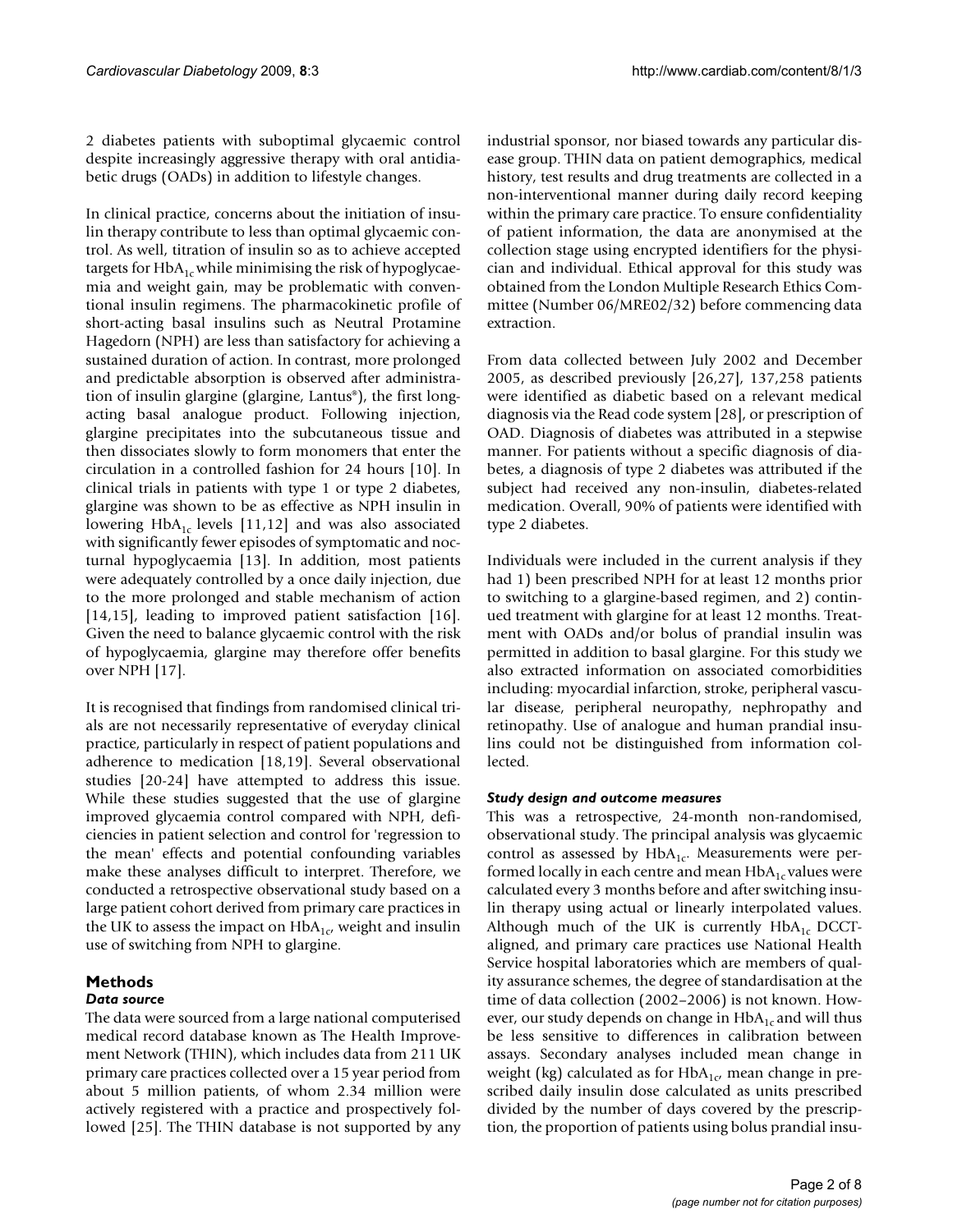lin, and the percentage of patients achieving defined  $HbA<sub>1c</sub>$  levels. Self-reported episodes of hypoglycaemia were recorded by general practitioners during each 3 monthly interval.

### *Statistical methods*

Linear interpolation of missing data was performed where a patient had at least 2 data measurement during each 12 month period (prior to and following switch) and data was not missing during two consecutive 3 monthly intervals. Unadjusted results for the principle  $(HbA_{1c})$  and secondary analyses used linearly interpolated data and were summarised using descriptive statistics. For the unadjusted results the mean change during the 12 month prior to and following the switch was calculated. Comparisons were performed using paired t-tests. Graphical analyses were based on linearly interpolated data, which provides a clearer graphical interpretation of the results.

For the principle analysis of change in  $HbA_{1c}$  a multivariate analysis using actual patient data was performed. Actual patient data was preferred over interpolated values; multivariate models constructed using the later showing no appreciable effect on the model specification or statistical inference. Data was assessed in a linear mixed effect modelling framework, adjusting for repeated measures per patient over time, with change in  $HbA_{1c}$  relative to time of insulin initiation as the dependent variable with the following pre-defined (fixed-effects) exploratory covariates; age, weight, sex, type of diabetes, number of OADs used prior to commencing insulin, number of OADs used in combination with insulin at initiation, disease duration, presence of hypoglycaemia and associated co-morbidities during the study.

Multivariate models were developed with SPSS for Windows (version 8; SPSS, Chicago, IL, USA) using a backward stepwise approach; non-significant variables at the 5% level were excluded. Sensitivity analyses were performed to consider treatment effect by baseline  $HbA_{1c}$  levels. Secondary endpoints were summarised descriptively.

### **Results**

### *Subjects and baseline characteristics*

A total of 701 patients, 304 (43%) with type 1 diabetes and 397 (57%) with type 2 diabetes, were included in the study. Mean  $HbA_{1c}$  at baseline before switching was similar in each group (8.8% and 8.9%, respectively) (Table 1). In total, 22% of patients with type 2 diabetes received an OAD prior to the switch. The majority of patients received a basal-bolus NPH-based regimen prior to the switch (Table 1).

### *Change in HbA1c*

Mean  $HbA_{1c}$  was stable and similar in both type 1 and type 2 diabetic cohorts in the 12 months prior to the switch to glargine (Figure 1A). After 12 months on glargine, unadjusted mean  $HbA_{1c}$  levels decreased signifi-

### **Table 1: Baseline characteristics of patients switching from NPH to glargine**

| Type I          | Type 2          |
|-----------------|-----------------|
| 304 (43.4)      | 397 (56.6)      |
| 47.4            | 52.4            |
| $34.8 \pm 13.2$ | $48.2 \pm 13.8$ |
| $76.6 \pm 14.7$ | $82.9 \pm 16.7$ |
| $8.8 \pm 1.5$   | $8.9 \pm 1.4$   |
| $13.4 \pm 10.0$ | $10.0 \pm 8.6$  |
| $1.7 \pm 1.3$   | $1.9 \pm 1.3$   |
| $\mathbf{2}$    | 22              |
| $0.0 \pm 0.0$   | $0.2 \pm 0.4$   |
|                 |                 |
| 97              | 91              |
| 79              | 80              |
|                 |                 |
| 36              | 40              |
| 0.12            | 0.10            |
|                 |                 |

OAD = oral antidiabetic drugs;  $HbA_{1c}$  = glycated haemoglobin. Data are mean  $\pm$  SD unless indicated.

\*Significant variables investigated in multivariate analysis.

†Data missing for 30 patients with type 1 diabetes and 39 patients with type 2 diabetes.

‡Data missing for 3 patients with type 1 diabetes and 8 patients with type 2 diabetes.

||Number of hypoglycaemic episodes reported during the 3 month period prior to switch. Hypoglycaemic episodes were reported in 30 patients with type 1 diabetes and 33 patients with type 2 diabetes.

<sup>§</sup>Includes myocardial infarction, stroke, peripheral vascular disease, neuropathy, nephropathy, and retinopathy. Data available for 57 patients with type 1 diabetes and 76 patients with type 2 diabetes.

<sup>¶</sup>Number of oral diabetic treatments (e.g. metformin, sulfonylureas) prescribed prior to commencing insulin. Data missing for 100 patients with type 2 diabetes.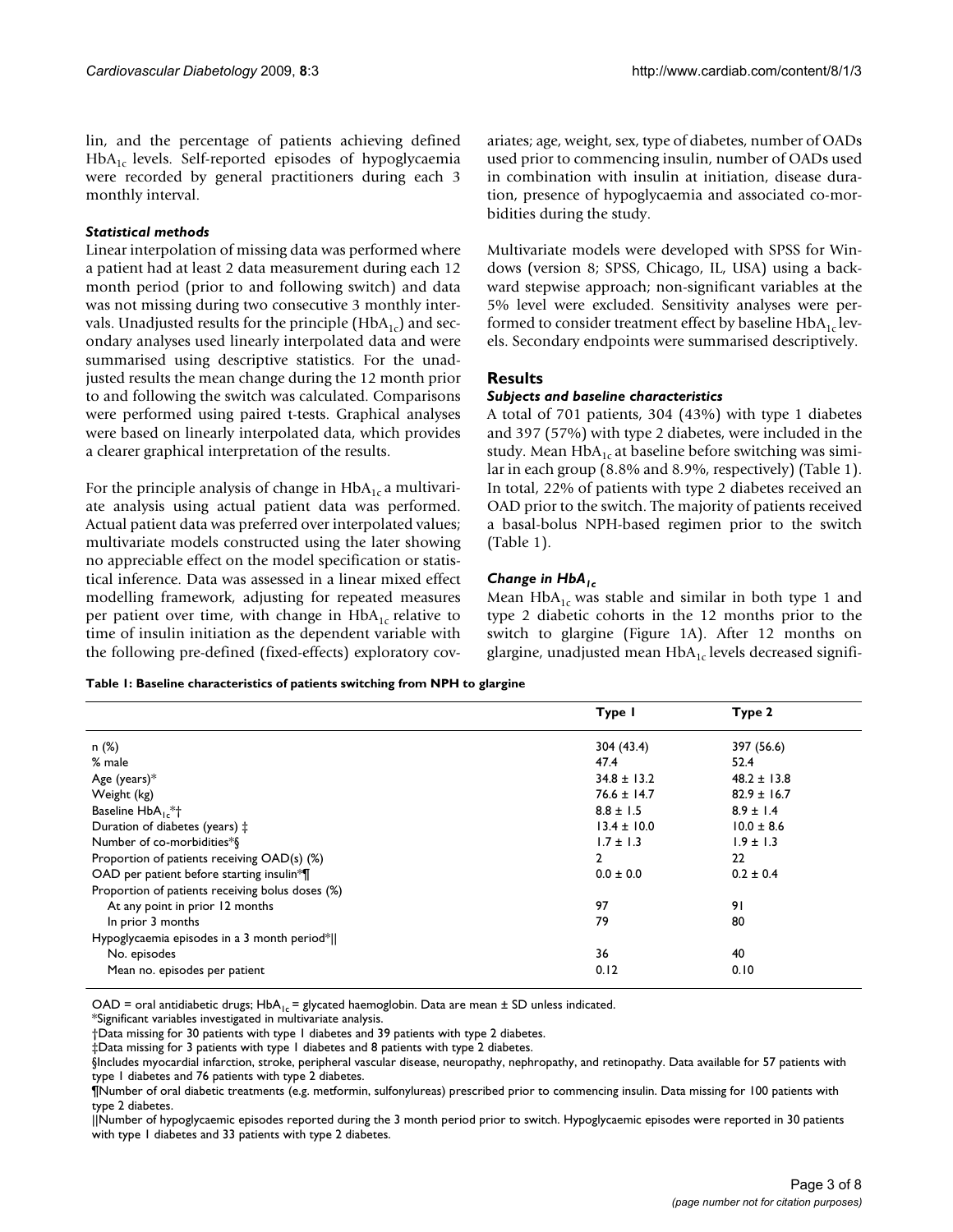

**Exercise Exercise Exercise Service Service Service Service Service Service Service Service Service Service Service Service Service Service Service Service Service Service Service Service Service Service Service Service Se** Mean HbA<sub>1c</sub> 12 months before and after switching from NPH to glargine (A), mean change in HbA<sub>1c</sub> after **switch (B), use of bolus insulin before and after switch (C) and total daily insulin dose before and after switch (D) (unadjusted data)**. The last measurement for NPH is at -3 months (indicated by vertical dotted line). During period -12 m to -3 m patients are taking NPH only. During 3 month switch time point (0 months) patients may be prescribed NPH or glargine. During period +3 m to +12 m patients are only prescribed glargine. Linearly interpolated data were used to graphically depict the change in each parameter. Linearly interpolated data affords a clearer graphical interpretation but may bias estimates of variance; as such error bars (95% confidence intervals for the means) are not reported. Total daily insulin dose was calculated according to the number of units prescribed divided by the number of days covered by the prescription.

### Table 2: Adjusted HbA<sub>1c</sub> reduction over 12 months in patients switching from NPH to glargine\*

|                              | Type $1(n = 304)$ |                                |                      | Type 2 ( $n = 397$ ) |                                |                      |
|------------------------------|-------------------|--------------------------------|----------------------|----------------------|--------------------------------|----------------------|
| Variable                     | No.               | $\Delta$ HbA <sub>1c</sub> (%) | p-value <sup>+</sup> | No.                  | $\Delta$ HbA <sub>1c</sub> (%) | p-value <sup>+</sup> |
| Overall                      | 304               | $-0.38$                        | < 0.001              | 397                  | $-0.31$                        | < 0.001              |
| $HbA_{1c}$ by baseline level |                   |                                |                      |                      |                                |                      |
| $\geq 7\%$                   | 259               | $-0.42$                        | < 0.001              | 327                  | $-0.36$                        | < 0.001              |
| $\geq 8\%$                   | 186               | $-0.57$                        | < 0.001              | 271                  | $-0.47$                        | < 0.001              |
| $\geq 9\%$                   | 107               | $-0.96$                        | < 0.001              | 162                  | $-0.69$                        | < 0.001              |
| $\geq 10\%$                  | 53                | $-1.07$                        | < 0.001              | 71                   | $-0.97$                        | < 0.001              |

\*Adjusted for significantly correlated demographic and clinical covariates including concomitant use of bolus, age, weight, hypoglycaemia, and baseline  $HbA_{1c}$  (in the 3 months prior to insulin initiation).

 $\dagger$ p-values by the paired t-test for difference in mean  $HbA_{1c}$  following switch from NPH to glargine.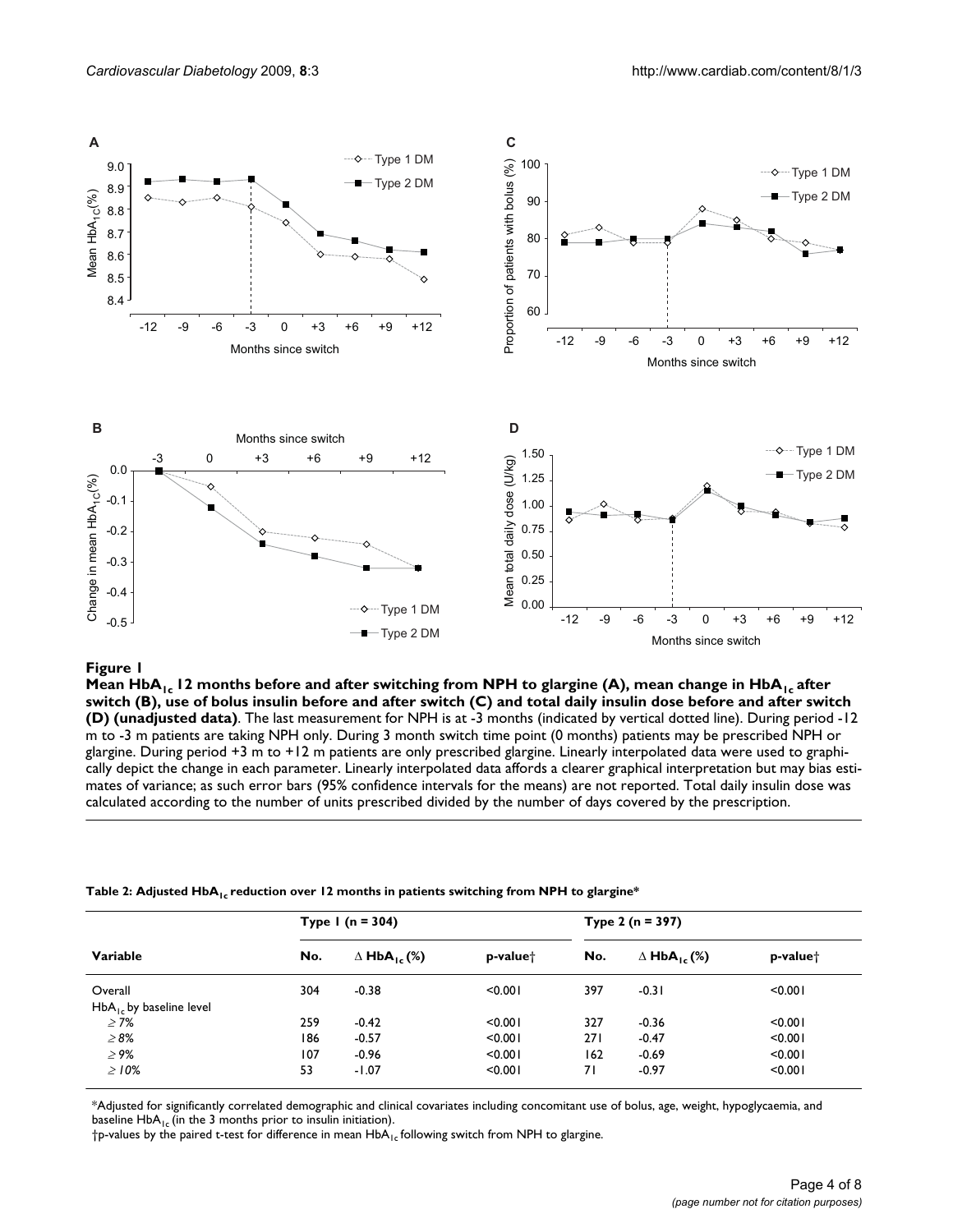cantly by 0.32% in both cohorts (from 8.81% at baseline to 8.49%,  $p = 0.003$  in the type 1 cohort and from 8.93% to 8.61%,  $p = 0.0004$  in the type 2 cohort) (Figures 1B and 1C). After adjustment for significant demographic and clinical covariates, including age, weight, baseline  $HbA_{1c}$ , concomitant bolus usage and hypoglycaemia, the decrease in mean  $HbA_{1c}$  over 12 months was 0.38% (p < 0.001) in type 1 diabetes patients and 0.31% ( $p < 0.001$ ) in type 2 diabetes patients. Sensitivity analyses showed that improvement in  $HbA_{1c}$  after switching was positively correlated with baseline  $HbA_{1c}$ . Patients with baseline  $HbA_{1c} \ge 10\%$  had the greatest reduction in mean  $HbA_{1c}$  (-1.07%,  $p < 0.001$  in the type 1 diabetes cohort and -0.97%, p < 0.001 in the type 2 diabetes cohort) (Table 2). Age did not significantly influence the change in  $HbA<sub>1c</sub>$ following the switch (data not shown).

### **Proportion of patients reaching HbA<sub>1c</sub> levels**

In both cohorts, 31% of patients achieved an  $HbA_{1c}$  level of 7% within 12 months of switching from NPH to glargine. Overall, 18% of patients with type 1 diabetes and 20% with type 2 diabetes achieved a reduction in  $HbA<sub>1c</sub>$ of  $\geq 1\%$ .

### *Episodes of hypoglycaemia*

During the 12 months prior to the switch from NPH to glargine, 115 hypoglycaemic episodes were reported by the patients with type 1 diabetes (0.38 episodes per patient/year), while 131 episodes were reported by patients with type 2 diabetes (0.33 episodes per patient/ year). After switching to glargine, the respective data were 244 episodes for the patients with type 1 diabetes (0.80 episodes per patient/year) and 286 episodes for the patients with type 2 diabetes (0.72 episodes per patient/ year) during the following 12 months.

### *Change in use of bolus, total insulin usage and weight*

There were no significant changes over the 12 months following the switch with respect to the use of prandial insulin boluses (mean 79.3  $\pm$  4.3% before and 77.2  $\pm$  4.9% after switching in type 1 patients, and  $80.4 \pm 4.0\%$  and 76.8  $\pm$  4.3%, respectively in type 2 patients, p > 0.05, Figure 1C) or the total daily (glargine + prandial) insulin dose (1.0  $\pm$  2.0 U/kg before and 0.89  $\pm$  1.48 U/kg after switching in type 1 patients, and  $0.96 \pm 1.82$  U/kg and  $0.97 \pm 1.44$  U/kg in type 2 patients, p > 0.05, Figure 1D). While there was an initial increase in the calculated total daily dose of glargine (about 20 U per day) in the first 6 months after the switch in each cohort, this subsequently stabilised over the next 6 months. This small initial increase may be due a "stock building effect", whereby patients are initially prescribed additional insulin doses to allow them to store a "security stock" when starting the treatment with their new insulin (daily dose of insulin was calculated from the quantity of insulin prescribed at

each visit). The use of OADs remained unchanged after the switch, with quarterly estimates indicating that between 20% and 22% of patients received OADs. Switching from NPH to glargine was not associated with any significant change in weight (mean weight  $76.7 \pm 1.8$  kg before and  $77.8 \pm 2.2$  kg 12 months after switching in type 1 patients, and  $82.9 \pm 1.7$  kg and  $82.7 \pm 2.0$  kg, respectively in type 2 patients,  $p > 0.05$ ).

### **Discussion**

The results of this retrospective observational study show that patients with type 1 or type 2 diabetes, who switch from a predominantly basal-bolus NPH-based regimen to a glargine-based basal-bolus regimen derive significant improvement in glycaemic control (adjusted mean decrease in  $HbA_{1c}$  by 0.38% and 0.31%, respectively) within 12 months, without any significant increase in weight, use of prandial boluses, total insulin dose or OAD intensity. These findings add to a weight of evidence supportive of improved glycaemic control when patients switch from other insulins, either NPH [29,30] or premixed insulins [31], to glargine. The relevance of our findings are strengthened by the nature and size of our sample (701 patients in an everyday clinical practice setting), the quality of baseline data (available for at least 12 months prior to switching from NPH to glargine), the completeness of follow-up data after switching (at least 3 monthly follow-up over 12 months), and the use of linear interpolation and multiple regression techniques in our analysis. Sensitivity analyses showed that the magnitude of improvement in  $HbA_{1c}$  was greatest in patients with the poorest glycaemic control (mean adjusted decreases of 0.57 and 1.07% in type 1, and 0.47 and 0.97% in type 2 diabetes patients with baseline HbA<sub>1c</sub> levels  $\geq$  8% and  $\geq$ 10%, respectively) (Table 2), and comparable with that reported in trials of patients newly commencing insulin therapy [32]. A reduction of 1% in  $HbA_{1c}$  is associated with a 14% reduction in myocardial infarction, a 14% reduction in all-cause mortality, a 37% reduction in microvascular complications, and a 21% reduction in overall diabetic complications [33]. Thus, the additional reduction in  $HbA_{1c}$  achieved by switching to a glarginebased regimen can be considered clinically meaningful, both in the overall population and the subgroups which had  $a \geq 1\%$  greater reduction, given the potential to translate to clinical outcomes benefits in the longer-term.

While we have highlighted the strengths of our study, we also acknowledge a number of potential limitations. First, we recognise that retrospective observational studies do not provide the same robust level of evidence as randomised controlled trials. In our study, the decision to switch from NPH to glargine treatment was not standardised but instead based on the judgement of the individual treating clinician. The data were collected from a large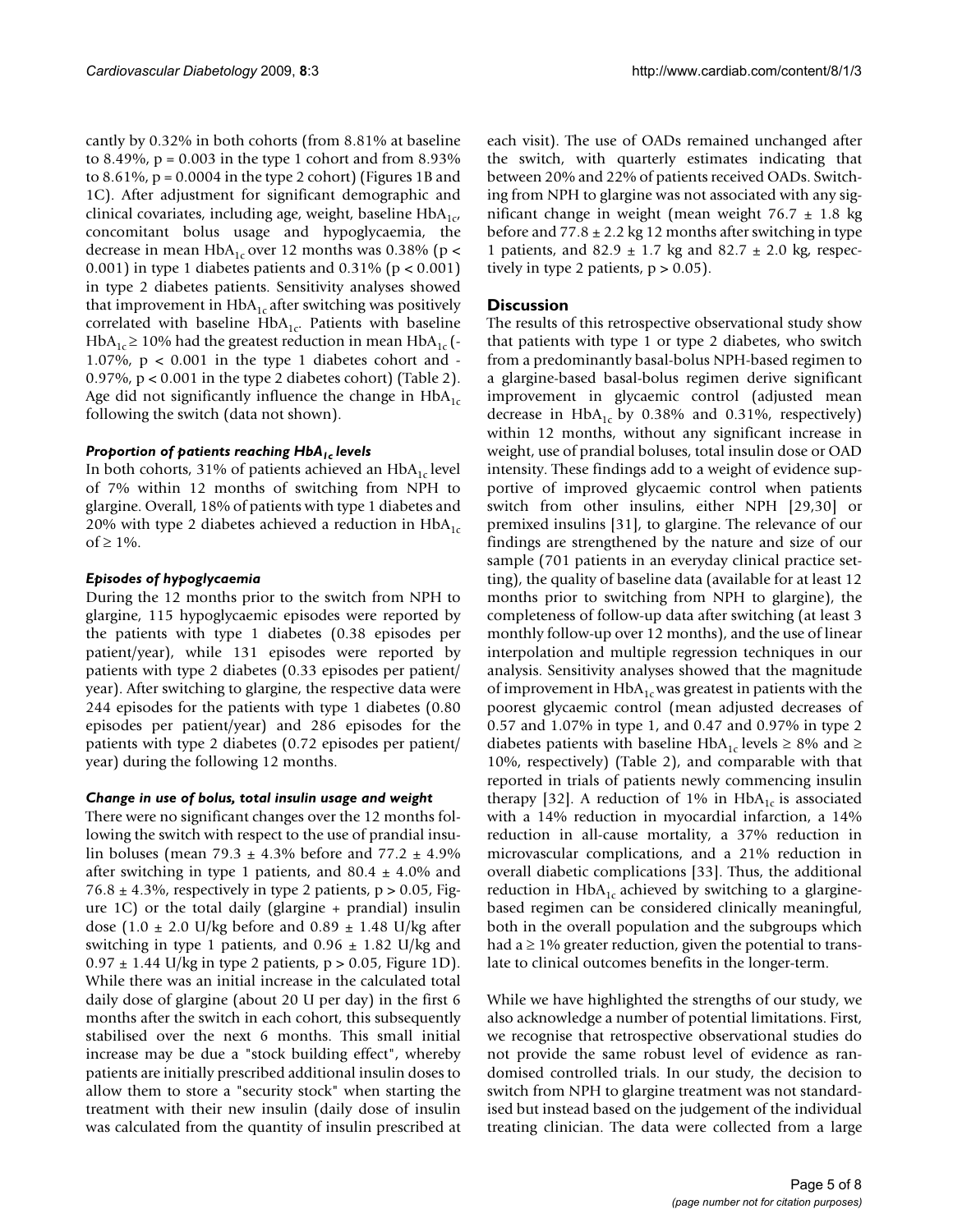number of primary practice units which is likely to introduce a considerable level of heterogeneity to the main findings. As well, the level of data collection did not permit investigation of potential influences on glycaemic control including differences in racial background [23], body mass index [29,34], frequency of NPH and glargine use (once vs. twice daily) [35], concurrent use of OADs with glargine [36], time of administration of glargine (morning vs. bedtime) [37,38] and patient compliance [39,40]. Second, it was not possible to reliably assess data concerning hypoglycaemic episodes in patients who switch from a NPH-based regimen to a glargine-based regimen. A lack of consistency in recording these data in the THIN database meant that there is strong likelihood that we underestimated the real incidence of hypoglycaemia and only captured the most severe episodes. The incidence of hypoglycaemia may also reflect the self-reporting methods used, as patients and physicians were not requested to provide specific details of each episode. The limitations of the database also did not allow assessment of the nature (e.g. nocturnal) or severity of hypoglycaemic episodes before and after the switch. A higher number of hypoglycaemic episodes were noted after the switch from NPH to glargine. However, the overall rate of hypoglycaemia was low so the results should interpreted with caution. Should this trend be real, the significant improvement in glycaemic control observed with glargine in both diabetic cohorts may have made patients more susceptible to episodes of hypoglycaemia.

Despite these shortcomings, observational studies such as the current report are generally regarded as an ideal approach to assess the actual health outcomes of patients in routine care, more so than randomised controlled trials. This is because the level of care patients receive in clinical trials is often of a higher standard and not representative of that provided in daily clinical practice [18,19]. As well, clinical trials usually have limited scope for titration of other glucose-lowering drugs, a relatively short observational period, and potential for population bias which may prevent extrapolation of their findings to everyday practice [41,42]. In the current study, there were no limitations regarding patient inclusion criteria or clinical criteria for switching insulin treatment, which is likely to widen the implications of our findings. Furthermore, while high rates of missing data and patient drop-outs are common criticisms of observational studies, the current study provided interpolated data for 90% of patients during the months preceding and immediately following the switch and for 67% 12 months later. Interpolated  $HbA<sub>1c</sub>$ data was used in 60% of patients. However, the main analysis performed in our study was based on the adjusted change in  $HbA_{1c}$  which only used actual and complete data values. It is reassuring to note that our findings are supported by other analyses from different populations

and geographic locations and using different methods of data collection [29].

The implications of these results for decision makers are that improvement in control of glycaemia, as measured by  $HbA_{1c}$  can be directly related to treatment efficacy and the costs of subsequent care. Using a discrete event simulation model, we recently reported that that for UK patients with sub-optimally controlled type 2 diabetes, taking into account effects on  $HbA_{1c}$  and reduction in hypoglycaemia, glargine can be considered as a cost-effective treatment option with a cost per quality-adjusted life year of less than  $£10,000$  [43]. In addition, preliminary data from a similar analysis using the THIN database indicates that for patients with type 1 or type 2 diabetes who switch from NPH to glargine, treatment with glargine is a cost-effective strategy according to conventional thresholds [44].

A noteworthy finding from our study is that despite dissemination of clinical guidelines for diabetes management, glycaemic control is still less than optimal in a large proportion of patients in primary practice in the UK. Approximately two-thirds of patients in the study failed to achieve an HbA<sub>1c</sub> level  $\leq$  7%. These data highlight the need for additional treatment strategies. These may include higher doses and more aggressive titration (in the current study, evidence that glargine had no significant effect on weight is suggestive of suboptimal treatment), greater use of OAD therapy in patients with type 2 diabetes (only 20% were prescribed OAD therapy at the time of the switch), as well as the use of educational programmes [45-48].

### **Conclusion**

This observational study suggests that in diabetes patients treated with NPH and with evidence of suboptimal efficacy and/or poor tolerability, switching to insulin glargine offers the opportunity for improved glycaemic control.

### **Abbreviations**

 $HbA_{1c}$ : Glycated haemoglobin; OADs: oral antidiabetic drugs; NPH: Neutral Protamine Hagedorn; THIN: The Health Improvement Network.

### **Competing interests**

All authors were consultants to Sanofi-Aventis, had full access to all the data in the study and took responsibility for the decision to submit for publication.

### **Authors' contributions**

PS and JG performed the statistical analyses and drafted the manuscript. JP, APT, AL, and PM were involved in study design, coordination and data acquisition. All authors have read and approved the final manuscript.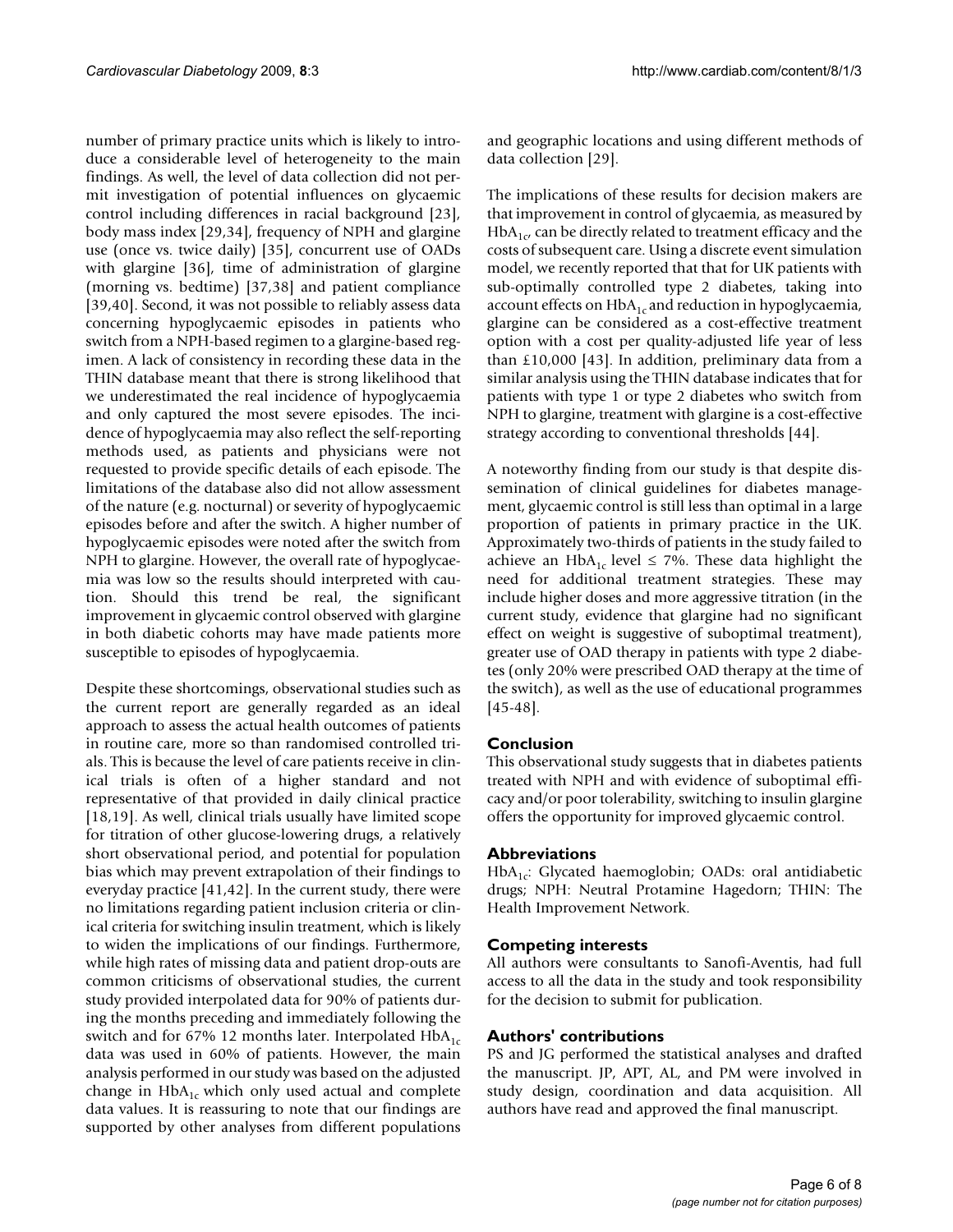### **Acknowledgements**

The contributions of the investigators, and study coordinators who participate in the THIN database study are greatly appreciated. This study was sponsored by Sanofi-Aventis, Paris, France.

Preliminary results of this study were presented as a poster at the 11th Annual ISPOR European Congress, Athens, Greece, 8–11 November 2008.

### **References**

- 1. The Diabetes Control and Complications Trial Research Group: **[The](http://www.ncbi.nlm.nih.gov/entrez/query.fcgi?cmd=Retrieve&db=PubMed&dopt=Abstract&list_uids=8366922) [effect of intensive treatment of diabetes on the development](http://www.ncbi.nlm.nih.gov/entrez/query.fcgi?cmd=Retrieve&db=PubMed&dopt=Abstract&list_uids=8366922) and progression of long-term complications in insulin[dependent diabetes mellitus.](http://www.ncbi.nlm.nih.gov/entrez/query.fcgi?cmd=Retrieve&db=PubMed&dopt=Abstract&list_uids=8366922)** *NEJM* 1993, **329:**977-986.
- 2. UK Prospective Diabetes Study Group: **[Intensive blood-glucose](http://www.ncbi.nlm.nih.gov/entrez/query.fcgi?cmd=Retrieve&db=PubMed&dopt=Abstract&list_uids=9742976) [control with sulphonylureas or insulin compared with con](http://www.ncbi.nlm.nih.gov/entrez/query.fcgi?cmd=Retrieve&db=PubMed&dopt=Abstract&list_uids=9742976)ventional treatment and risk of complications in patients with type 2 diabetes (UKPDS 33). UK Prospective Diabetes [Study \(UKPDS\) Group.](http://www.ncbi.nlm.nih.gov/entrez/query.fcgi?cmd=Retrieve&db=PubMed&dopt=Abstract&list_uids=9742976)** *Lancet* 1998, **352:**837-853.
- 3. National Institute for Health and Clinical Excellence: **The management of type 2 diabetes (update).** *(Clinical guideline 66.)* 2008 [<http://www.nice.org.uk/Guidance/CG66>]. London: NICE
- 4. National Institute for Health and Clinical Excellence: **Diagnosis and management of type 1 diabetes in children, young people and adults.** *(Clinical guideline 15.)* 2004 [[http://www.nice.org.uk/guid](http://www.nice.org.uk/guidance/index.jsp?action=byID&o=10944) [ance/index.jsp?action=byID&o=10944](http://www.nice.org.uk/guidance/index.jsp?action=byID&o=10944)]. London: NICE
- 5. IDF Clinical Guidelines Task Force: **[Global Guideline for type 2](http://www.ncbi.nlm.nih.gov/entrez/query.fcgi?cmd=Retrieve&db=PubMed&dopt=Abstract&list_uids=16759299) [Diabetes: recommendations for standard, comprehensive,](http://www.ncbi.nlm.nih.gov/entrez/query.fcgi?cmd=Retrieve&db=PubMed&dopt=Abstract&list_uids=16759299) [and minimal care.](http://www.ncbi.nlm.nih.gov/entrez/query.fcgi?cmd=Retrieve&db=PubMed&dopt=Abstract&list_uids=16759299)** *Diabet Med* 2006, **23:**579-593.
- 6. AACE Diabetes Mellitus Clinical Practice Guidelines Task Force: **[American Association of Clinical Endocrinologists medical](http://www.ncbi.nlm.nih.gov/entrez/query.fcgi?cmd=Retrieve&db=PubMed&dopt=Abstract&list_uids=17613449) guidelines for clinical practice for the management of diabe[tes mellitus.](http://www.ncbi.nlm.nih.gov/entrez/query.fcgi?cmd=Retrieve&db=PubMed&dopt=Abstract&list_uids=17613449)** *Endocr Pract* 2007, **13(Suppl 1):**1-68.
- 7. American Diabetes Association: **[Standards of medical care in](http://www.ncbi.nlm.nih.gov/entrez/query.fcgi?cmd=Retrieve&db=PubMed&dopt=Abstract&list_uids=18165335) [diabetes -2008.](http://www.ncbi.nlm.nih.gov/entrez/query.fcgi?cmd=Retrieve&db=PubMed&dopt=Abstract&list_uids=18165335)** *Diabetes Care* 2008, **31(Suppl 1):**S12-54.
- 8. Department of Health: **Diabetes National Service Framework Guidelines.** [[http://www.dh.gov.uk/en/Healthcare/NationalService](http://www.dh.gov.uk/en/Healthcare/NationalServiceFrameworks/Diabetes/index.htm) [Frameworks/Diabetes/index.htm\]](http://www.dh.gov.uk/en/Healthcare/NationalServiceFrameworks/Diabetes/index.htm).
- 9. Nathan DM, Buse JB, Davidson MB, Ferrannini E, Holman RR, Sherwin R, Zinman B: **[Management of hyperglycemia in type 2 diabe](http://www.ncbi.nlm.nih.gov/entrez/query.fcgi?cmd=Retrieve&db=PubMed&dopt=Abstract&list_uids=18165348 )[tes: A consensus algorithm for the initiation and adjustment](http://www.ncbi.nlm.nih.gov/entrez/query.fcgi?cmd=Retrieve&db=PubMed&dopt=Abstract&list_uids=18165348 ) of therapy: a consensus statement from the American Diabetes Association and the European Association for the [Study of Diabetes.](http://www.ncbi.nlm.nih.gov/entrez/query.fcgi?cmd=Retrieve&db=PubMed&dopt=Abstract&list_uids=18165348 )** *Diabetes Care* 2008, **31(12):**1-11.
- Heinemann L, Linkeschova R, Rave K, Hompesch B, Sedlak M, Heise T: **[Time-action profile of the long-acting insulin analog insulin](http://www.ncbi.nlm.nih.gov/entrez/query.fcgi?cmd=Retrieve&db=PubMed&dopt=Abstract&list_uids=10834424) [glargine \(HOE901\) in comparison with those of NPH insulin](http://www.ncbi.nlm.nih.gov/entrez/query.fcgi?cmd=Retrieve&db=PubMed&dopt=Abstract&list_uids=10834424) [and placebo.](http://www.ncbi.nlm.nih.gov/entrez/query.fcgi?cmd=Retrieve&db=PubMed&dopt=Abstract&list_uids=10834424)** *Diabetes Care* 2000, **23:**644-649.
- 11. Rosenstock J, Dailey G, Massi-Benedetti M, Fritsche A, Lin Z, Salzman A: **[Reduced hypoglycemia risk with insulin glargine: a meta](http://www.ncbi.nlm.nih.gov/entrez/query.fcgi?cmd=Retrieve&db=PubMed&dopt=Abstract&list_uids=15793205)[analysis comparing insulin glargine with human NPH insulin](http://www.ncbi.nlm.nih.gov/entrez/query.fcgi?cmd=Retrieve&db=PubMed&dopt=Abstract&list_uids=15793205) [in type 2 diabetes.](http://www.ncbi.nlm.nih.gov/entrez/query.fcgi?cmd=Retrieve&db=PubMed&dopt=Abstract&list_uids=15793205)** *Diabetes Care* 2005, **28:**950-955.
- Horvath K, Jeitler K, Berghold A, Ebrahim SH, Gratzer TW, Plank J, Kaiser T, Pieber TR, Siebenhofer A: **[Long-acting insulin analogues](http://www.ncbi.nlm.nih.gov/entrez/query.fcgi?cmd=Retrieve&db=PubMed&dopt=Abstract&list_uids=17443605) [versus NPH insulin \(human isophane insulin\) for type 2 dia](http://www.ncbi.nlm.nih.gov/entrez/query.fcgi?cmd=Retrieve&db=PubMed&dopt=Abstract&list_uids=17443605)[betes mellitus.](http://www.ncbi.nlm.nih.gov/entrez/query.fcgi?cmd=Retrieve&db=PubMed&dopt=Abstract&list_uids=17443605)** *Cochrane Database Syst Rev* 2007:CD005613.
- 13. Ratner RE, Hirsch IB, Neifing JL, Garg SK, Mecca TE, Wilson CA: **[Less](http://www.ncbi.nlm.nih.gov/entrez/query.fcgi?cmd=Retrieve&db=PubMed&dopt=Abstract&list_uids=10834423) [hypoglycemia with insulin glargine in intensive insulin ther](http://www.ncbi.nlm.nih.gov/entrez/query.fcgi?cmd=Retrieve&db=PubMed&dopt=Abstract&list_uids=10834423)apy for type 1 diabetes. U.S. Study Group of Insulin Glargine [in Type 1 Diabetes.](http://www.ncbi.nlm.nih.gov/entrez/query.fcgi?cmd=Retrieve&db=PubMed&dopt=Abstract&list_uids=10834423)** *Diabetes Care* 2000, **23:**639-643.
- 14. Wang F, Carabino JM, Vergara CM: **[Insulin glargine: a systematic](http://www.ncbi.nlm.nih.gov/entrez/query.fcgi?cmd=Retrieve&db=PubMed&dopt=Abstract&list_uids=12860485) [review of a long-acting insulin analogue.](http://www.ncbi.nlm.nih.gov/entrez/query.fcgi?cmd=Retrieve&db=PubMed&dopt=Abstract&list_uids=12860485)** *Clin Ther* 2003, **25:**1541-77.
- 15. Pieber TR, Eugene-Jolchine I, Derobert E: **[Efficacy and safety of](http://www.ncbi.nlm.nih.gov/entrez/query.fcgi?cmd=Retrieve&db=PubMed&dopt=Abstract&list_uids=10868824) [HOE 901 versus NPH insulin in patients with type 1 diabetes.](http://www.ncbi.nlm.nih.gov/entrez/query.fcgi?cmd=Retrieve&db=PubMed&dopt=Abstract&list_uids=10868824) The European Study Group of HOE 901 in type 1 diabetes.** *Diabetes Care* 2000, **23:**157-162.
- 16. Witthaus E, Stewart J, Bradley C: **[Treatment satisfaction and psy](http://www.ncbi.nlm.nih.gov/entrez/query.fcgi?cmd=Retrieve&db=PubMed&dopt=Abstract&list_uids=11553198)[chological well-being with insulin glargine compared with](http://www.ncbi.nlm.nih.gov/entrez/query.fcgi?cmd=Retrieve&db=PubMed&dopt=Abstract&list_uids=11553198) [NPH in patients with Type 1 diabetes.](http://www.ncbi.nlm.nih.gov/entrez/query.fcgi?cmd=Retrieve&db=PubMed&dopt=Abstract&list_uids=11553198)** *Diabet Med* 2001, **18:**619-625.
- 17. Mullins P, Sharplin P, Yki-Jarvinen H, Riddle MC, Haring HU: **[Nega](http://www.ncbi.nlm.nih.gov/entrez/query.fcgi?cmd=Retrieve&db=PubMed&dopt=Abstract&list_uids=17919543)tive binomial meta-regression analysis of combined glycosylated hemoglobin and hypoglycemia outcomes across [eleven phase III and IV studies of insulin glargine compared](http://www.ncbi.nlm.nih.gov/entrez/query.fcgi?cmd=Retrieve&db=PubMed&dopt=Abstract&list_uids=17919543)**

**[with neutral protamine Hagedorn insulin in type 1 and type](http://www.ncbi.nlm.nih.gov/entrez/query.fcgi?cmd=Retrieve&db=PubMed&dopt=Abstract&list_uids=17919543) [2 diabetes mellitus.](http://www.ncbi.nlm.nih.gov/entrez/query.fcgi?cmd=Retrieve&db=PubMed&dopt=Abstract&list_uids=17919543)** *Clin Ther* 2007, **29:**1607-1619.

- 18. Cramer JA, Pugh MJ: **[The influence of insulin use on glycemic](http://www.ncbi.nlm.nih.gov/entrez/query.fcgi?cmd=Retrieve&db=PubMed&dopt=Abstract&list_uids=15616237) [control: How well do adults follow prescriptions for insulin?](http://www.ncbi.nlm.nih.gov/entrez/query.fcgi?cmd=Retrieve&db=PubMed&dopt=Abstract&list_uids=15616237)** *Diabetes Care* 2005, **28:**78-83.
- 19. Lee WC, Balu S, Cobden D, Joshi AV, Pashos CL: **[Medication](http://www.ncbi.nlm.nih.gov/entrez/query.fcgi?cmd=Retrieve&db=PubMed&dopt=Abstract&list_uids=17157128) [adherence and the associated health-economic impact](http://www.ncbi.nlm.nih.gov/entrez/query.fcgi?cmd=Retrieve&db=PubMed&dopt=Abstract&list_uids=17157128) among patients with type 2 diabetes mellitus converting to insulin pen therapy: an analysis of third-party managed care [claims data.](http://www.ncbi.nlm.nih.gov/entrez/query.fcgi?cmd=Retrieve&db=PubMed&dopt=Abstract&list_uids=17157128)** *Clin Ther* 2006, **28:**1712-1725.
- 20. Fischer JS, McLaughlin T, Loza L, Beauchamp R, Schwartz S, Kipnes M: **[The impact of insulin glargine on clinical and humanistic out](http://www.ncbi.nlm.nih.gov/entrez/query.fcgi?cmd=Retrieve&db=PubMed&dopt=Abstract&list_uids=15537471)comes in patients uncontrolled on other insulin and oral [agents: an office-based naturalistic study.](http://www.ncbi.nlm.nih.gov/entrez/query.fcgi?cmd=Retrieve&db=PubMed&dopt=Abstract&list_uids=15537471)** *Curr Med Res Opin* 2004, **20:**1703-1710.
- 21. Garg SK, Gottlieb PA, Hisatomi ME, D'Souza A, Walker AJ, Izuora KE, Chase HP: **[Improved glycemic control without an increase in](http://www.ncbi.nlm.nih.gov/entrez/query.fcgi?cmd=Retrieve&db=PubMed&dopt=Abstract&list_uids=15364161) [severe hypoglycemic episodes in intensively treated patients](http://www.ncbi.nlm.nih.gov/entrez/query.fcgi?cmd=Retrieve&db=PubMed&dopt=Abstract&list_uids=15364161) with type 1 diabetes receiving morning, evening, or split [dose insulin glargine.](http://www.ncbi.nlm.nih.gov/entrez/query.fcgi?cmd=Retrieve&db=PubMed&dopt=Abstract&list_uids=15364161)** *Diabetes Res Clin Pract* 2004, **66:**49-56.
- Schreiber SA, Schneider K, Schweitzer MA, Haak T: German-gen**eral practioner-lantus-insulin-study: German observational cohort study of basal support oral therapy with insulin glargine.** *Diabetes und Stoffwechsel* 2005, **14:**13-18.
- 23. Erickson TN, Devine EB, O'Young TS, Hanson LJ, French B, Brennan C: **[Effect of switching medically vulnerable patients with](http://www.ncbi.nlm.nih.gov/entrez/query.fcgi?cmd=Retrieve&db=PubMed&dopt=Abstract&list_uids=16990633) [uncontrolled diabetes from isophane insulin human to insu](http://www.ncbi.nlm.nih.gov/entrez/query.fcgi?cmd=Retrieve&db=PubMed&dopt=Abstract&list_uids=16990633)[lin glargine.](http://www.ncbi.nlm.nih.gov/entrez/query.fcgi?cmd=Retrieve&db=PubMed&dopt=Abstract&list_uids=16990633)** *Am J Health Syst Pharm* 2006, **63:**1862-1871.
- 24. Siegmund T, Weber S, Blankenfeld H, Oeffner A, Schumm-Draeger PM: **[Comparison of insulin glargine versus NPH insulin in](http://www.ncbi.nlm.nih.gov/entrez/query.fcgi?cmd=Retrieve&db=PubMed&dopt=Abstract&list_uids=17701878) people with Type 2 diabetes mellitus under outpatient-clinic [conditions for 18 months using a basal-bolus regimen with a](http://www.ncbi.nlm.nih.gov/entrez/query.fcgi?cmd=Retrieve&db=PubMed&dopt=Abstract&list_uids=17701878) [rapid-acting insulin analogue as mealtime insulin.](http://www.ncbi.nlm.nih.gov/entrez/query.fcgi?cmd=Retrieve&db=PubMed&dopt=Abstract&list_uids=17701878)** *Exp Clin Endocrinol Diabetes* 2007, **115:**349-353.
- 25. Bourke A, Dattani H, Robinson M: **[Feasibility study and method](http://www.ncbi.nlm.nih.gov/entrez/query.fcgi?cmd=Retrieve&db=PubMed&dopt=Abstract&list_uids=15606990)[ology to create a quality-evaluated database of primary care](http://www.ncbi.nlm.nih.gov/entrez/query.fcgi?cmd=Retrieve&db=PubMed&dopt=Abstract&list_uids=15606990) [data.](http://www.ncbi.nlm.nih.gov/entrez/query.fcgi?cmd=Retrieve&db=PubMed&dopt=Abstract&list_uids=15606990)** *Inform Prim Care* 2004, **12:**171-177.
- 26. Poole CD, Tetlow T, McEwan P, Holmes P, Currie CJ: **The prescription cost of managing people with type 1 and type 2 diabetes following initiation of treatment with either insulin glargine or insulin detemir in routine general practice in the UK: A retrospective database analysis.** *Curr Med Res Opin* 2007, **23:**S41-S48.
- 27. Currie CJ, Poole CD, Tetlow T, Holmes P, McEwan P: **The outcome of care in people with type 1 and type 2 diabetes following switching to treatment with either insulin glargine or insulin detemir in routine general practice in the UK: A retrospective database analysis.** *Curr Med Res Opin* 2007, **23:**S33-S39.
- 28. Brown PJ, Warmington V, Laurence M, Prevost AT: **[Randomised](http://www.ncbi.nlm.nih.gov/entrez/query.fcgi?cmd=Retrieve&db=PubMed&dopt=Abstract&list_uids=12763986) [crossover trial comparing the performance of Clinical](http://www.ncbi.nlm.nih.gov/entrez/query.fcgi?cmd=Retrieve&db=PubMed&dopt=Abstract&list_uids=12763986) Terms Version 3 and Read Codes 5 byte set coding schemes [in general practice.](http://www.ncbi.nlm.nih.gov/entrez/query.fcgi?cmd=Retrieve&db=PubMed&dopt=Abstract&list_uids=12763986)** *BMJ* 2003, **326:**1127.
- Gallen I, Carter C: **Prospective audit of the introduction of insulin glargine (Lantus) into clinical practice in type 1 diabetes.** *Pract Diab Int* 2004, **21:**110-114.
- 30. Maia FF, Melo FJ, Araujo IM, Araujo LR: **[Switching of NPH insulin to glargine therapy in a cohort of poorly controlled diabetic patients: observational study]. [Portuguese].** *Arq Bras Endocrinol Metab* 2007, **51:**426-430.
- 31. Hammer H, Klinge A: **[Patients with type 2 diabetes inade](http://www.ncbi.nlm.nih.gov/entrez/query.fcgi?cmd=Retrieve&db=PubMed&dopt=Abstract&list_uids=17997807)[quately controlled on premixed insulin: effect of initiating](http://www.ncbi.nlm.nih.gov/entrez/query.fcgi?cmd=Retrieve&db=PubMed&dopt=Abstract&list_uids=17997807) insulin glargine plus oral antidiabetic agents on glycaemic [control in daily practice.](http://www.ncbi.nlm.nih.gov/entrez/query.fcgi?cmd=Retrieve&db=PubMed&dopt=Abstract&list_uids=17997807)** *Int J Clin Pract* 2007, **61:**2009-2018.
- 32. Schreiber SA, Haak T: **[Insulin glargine benefits patients with](http://www.ncbi.nlm.nih.gov/entrez/query.fcgi?cmd=Retrieve&db=PubMed&dopt=Abstract&list_uids=17199716) [type 2 diabetes inadequately controlled on oral antidiabetic](http://www.ncbi.nlm.nih.gov/entrez/query.fcgi?cmd=Retrieve&db=PubMed&dopt=Abstract&list_uids=17199716) treatment: an observational study of everyday practice in [12,216 patients.](http://www.ncbi.nlm.nih.gov/entrez/query.fcgi?cmd=Retrieve&db=PubMed&dopt=Abstract&list_uids=17199716)** *Diabetes Obes Metab* 2007, **9:**31-38.
- Stratton IM, Adler AI, Neil HA, Matthews DR, Manley SE, Cull CA, Hadden D, Turner RC, Holman RR: **[Association of glycaemia](http://www.ncbi.nlm.nih.gov/entrez/query.fcgi?cmd=Retrieve&db=PubMed&dopt=Abstract&list_uids=10938048) [with macrovascular and microvascular complications of type](http://www.ncbi.nlm.nih.gov/entrez/query.fcgi?cmd=Retrieve&db=PubMed&dopt=Abstract&list_uids=10938048) 2 diabetes (UKPDS 35): prospective observational study.** *BMJ* 2000, **321:**405-412.
- Benedetti M, Humburg E, Dressler A, Ziemen M: [A one-year, ran](http://www.ncbi.nlm.nih.gov/entrez/query.fcgi?cmd=Retrieve&db=PubMed&dopt=Abstract&list_uids=12734781)**[domised, multicentre trial comparing insulin glargine with](http://www.ncbi.nlm.nih.gov/entrez/query.fcgi?cmd=Retrieve&db=PubMed&dopt=Abstract&list_uids=12734781)**